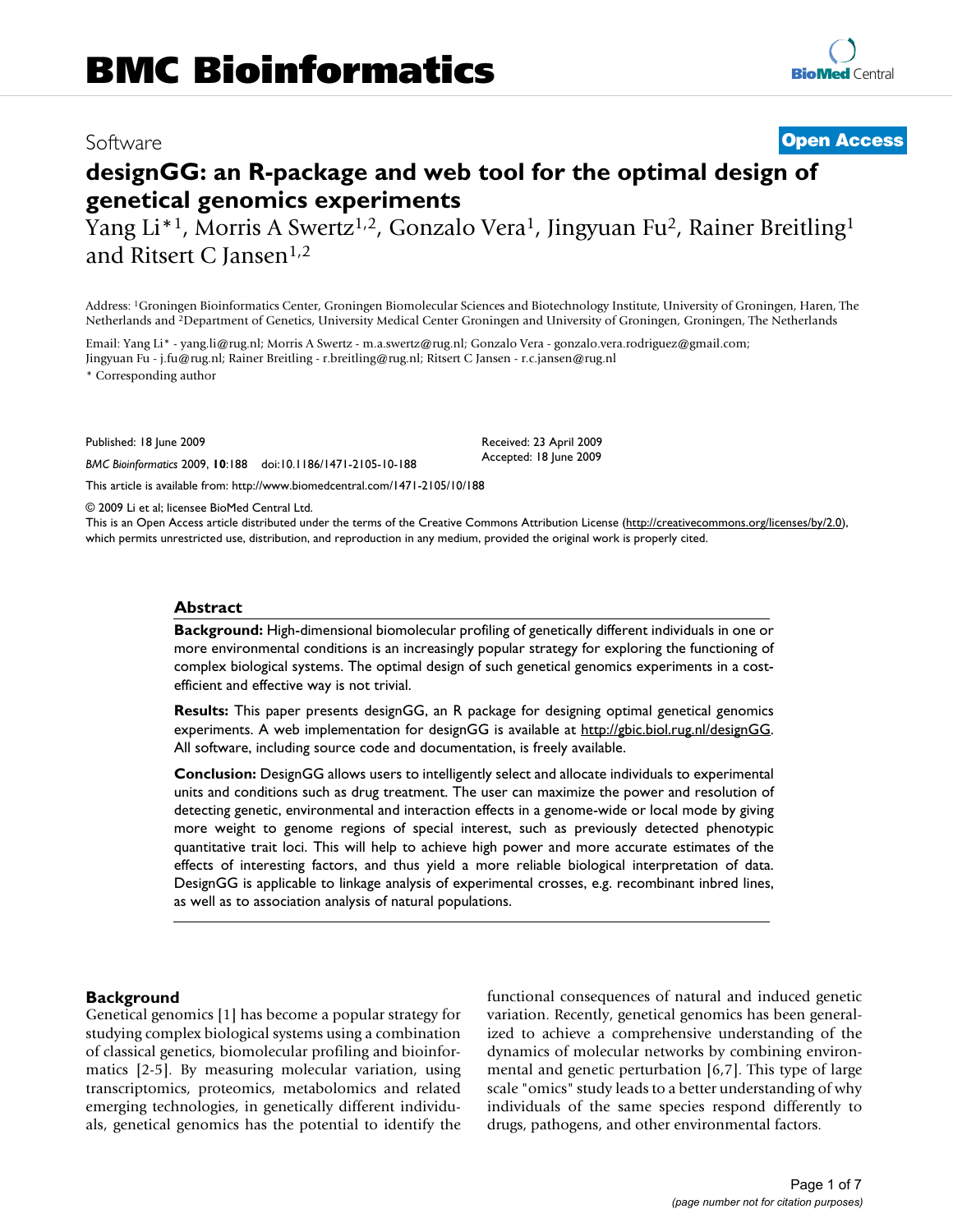# **Optimize your Genetical Genomics Experiment**



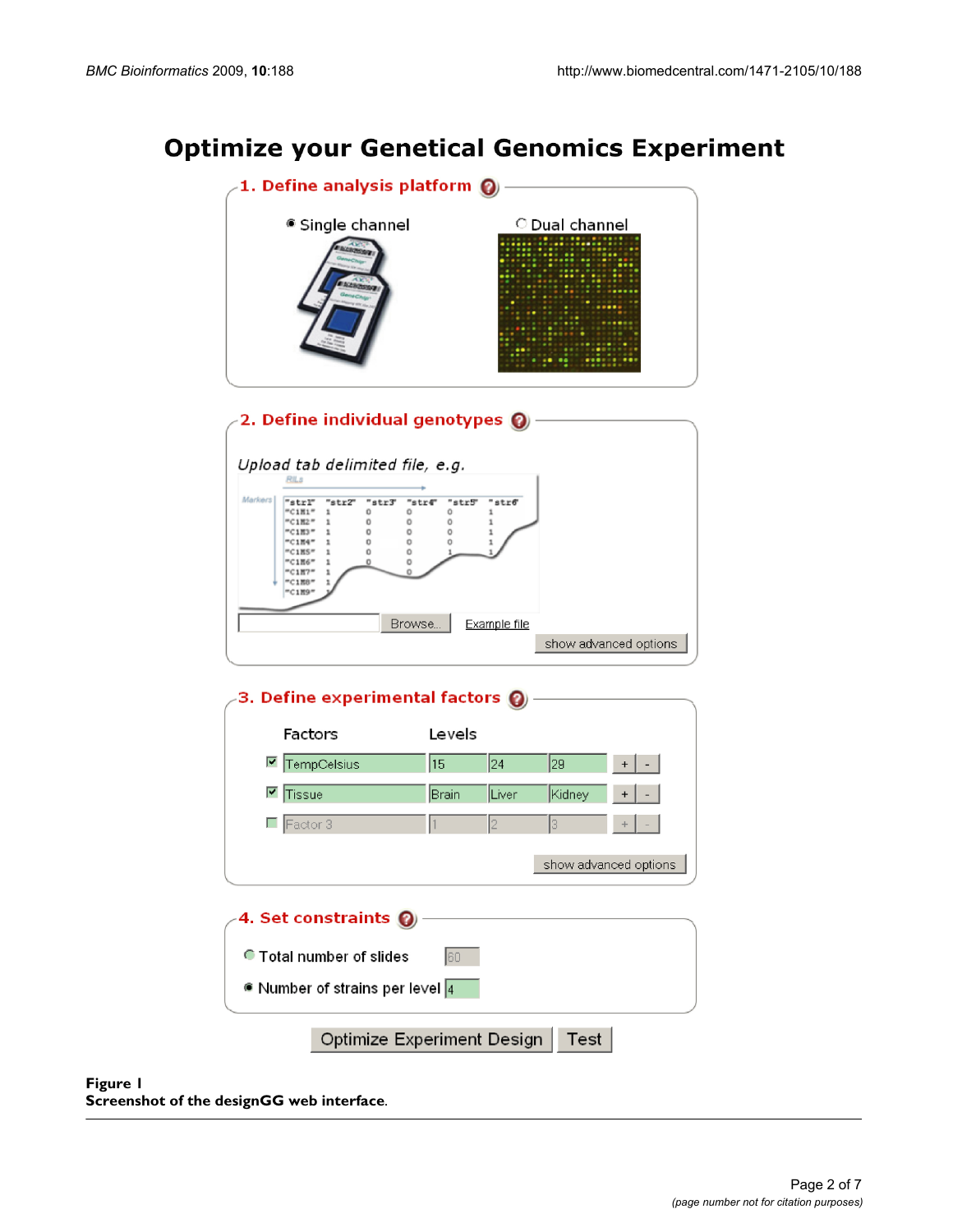**Table 1: Example table of genotype data. Heterozygous loci are indicated by an H.**

|        | Strain   Strain 2 Strain 3 Strain 4 Strain 5 |   |   |   |  |
|--------|----------------------------------------------|---|---|---|--|
| CIMI A | в                                            | в | в | А |  |
| CIM2 A | H                                            | A | B | А |  |
| CIM3 A | A                                            | в | н | A |  |
|        | <br>                                         |   |   |   |  |

However, most molecular profiling experiments are very costly, and as a consequence most genetical genomics studies are performed at the verge of statistical feasibility. Therefore, experimental design needs careful consideration to achieve maximum power from limited resources, such as microarrays and experimental animals [8,9]. But, even in standard scenarios this requires sophisticated application of statistical concepts to intelligently select genetically different individuals from a population and allocate them to different conditions and experimental units. This topic has motivated classical statistical research since a long time [10]. More recently, the concepts developed there have been adapted to the high dimensional data sets of post-genomics research [8,11-13], and useful simplified design strategies have been suggested [11,14]. However, to transfer these statistical ideas to the even more complex context of genetical genomics [9,15,16] still requires considerable expertise in statistics.

Here we present an online web tool to make these selections and allocations easy for biologists with little/no statistical training. The program will find the best experimental design to produce the most accurate estimates of the most relevant biological parameters, given the number of experimental factors to be varied, the genotype information on the population, the profiling technology used, and the constraints on the number of individuals that can be profiled. Advanced users can download the underlying methods as an R package to adapt the program for a more tailored design. Without loss of generality, we will illustrate the method using microarrays, while they apply equally well to other profiling technologies, such as mass spectrometry. Also, we will only discuss molecular technologies that profile samples individually (e.g., single color microarrays) or in pairs (e.g., dual color microarrays), but an extension of the R scripts to more advanced multiplex technologies would be straightforward [17].

#### **Implementation**

The objective of designGG is to find an optimal allocation of genetically different samples to different conditions and experimental units (arrays) favoring a precise estimate of interesting parameters, such as main genetic effects and interaction effects between genotype and drug treatment. A simple case with one environmental factor can be expressed as  $y = \mu + G \times E + \varepsilon$ , where y is the measurement vector, ε is the error term, and G×E denotes main effect and interaction effects of genotype and environment. In matrix notation, a model with one or more genotype factors (quantitative trait loci; QTL) and one or more environmental factors can be written as: **Y** = **X**β + **E**, where **X** is the design matrix of samples by parameters and  $β$  is the effect of genotype and environmental factors. The least squares estimate of β is b = (**X**<sup>T</sup>**X**)-1**X**<sup>T</sup>**Y** with var(b) = σ2(**X**<sup>T</sup>**X**)-1. The optimal experiment design is defined as the one that minimizes the double sum of the variances of b firstly summed over all parameters and then summed over all genotypic markers. We use an optimization algorithm (simulated annealing [18]) to search the experimental design space of all possible allocations to produce an optimal design matrix **X**. During the optimization, the algorithm utilizes the available marker information from the individuals to optimize the allocation of individuals to microarrays and conditions.

In the optimization, the experimenter can, of course, give more weight to parameters of higher interest, which will then be estimated with higher accuracy. Particularly, prior knowledge about expected effect sizes of interesting factors can be incorporated as weight parameters for the algorithm and the weight is inversely proportional to the expected effect size of the corresponding factors. In addition, it is also possible to specify the genome regions that are of major interest in a particular experiment, by specifying a region parameter. For example, if the relevant phenotype is known to map to certain genome regions, parameters for the markers in these regions can be given full weight in the optimization algorithm, whereas parameters for other markers can be given lesser or even zero weight. Thus, mapping resolution can improve and the power for finding QTLs in focal regions can be increased.

DesignGG is a package entirely written in the R language [19]. Every function of the designGG library is available as a stand-alone R tool and detailed help is available according to the standard format of R documentation.

#### **Results**

#### *Web tool*

Users can apply this method using a web interface (Figure 1) that we have generated using MOLGENIS [20,21]:

1. Choose the platform. Select the single- or dual-channel option for one-color or two-color gene expression microarrays (the dual-channel option is also used for any other technology profiling pairs of samples).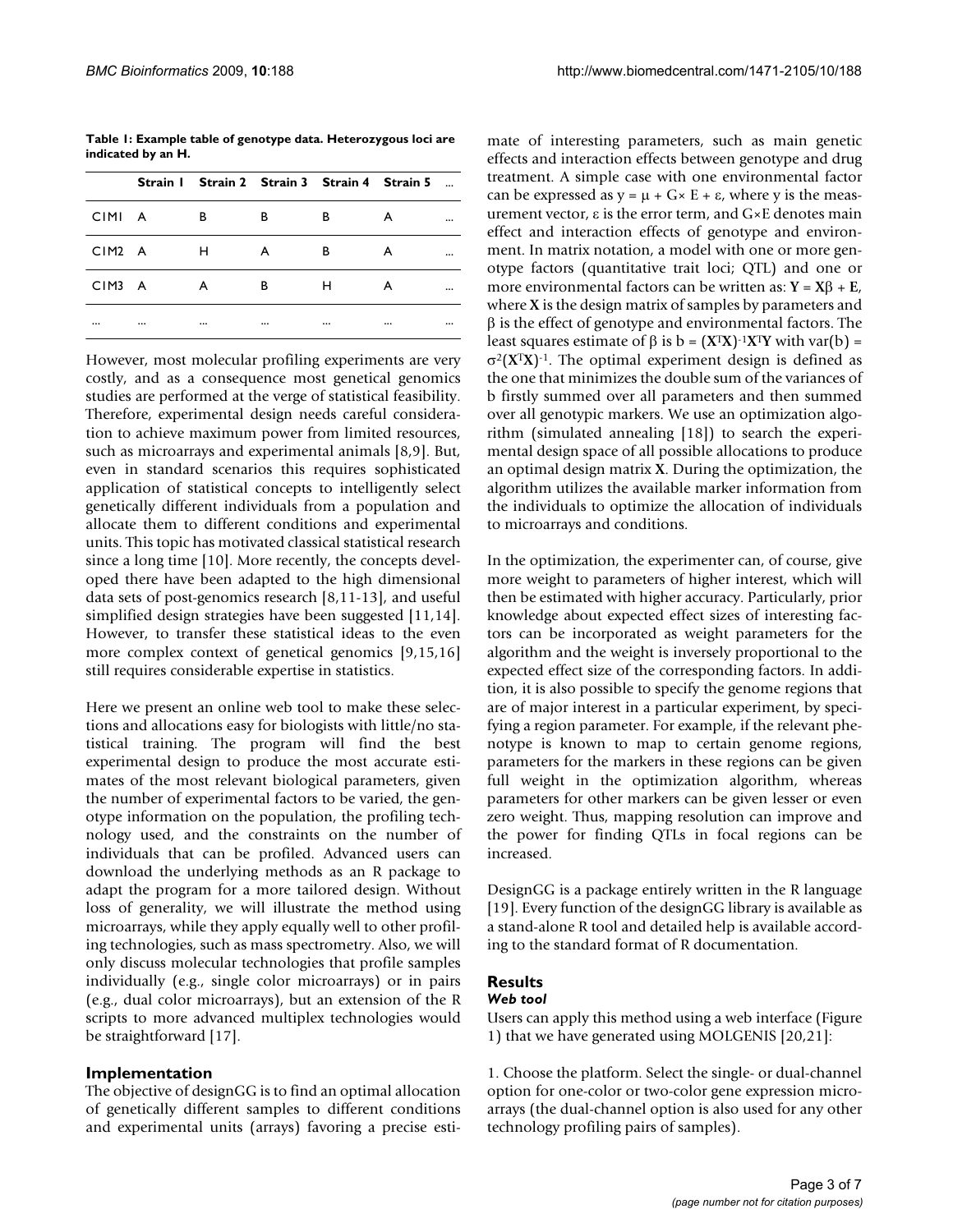| <b>Arguments</b>         | <b>Description</b>                                                                           | Possible value(s)                                                                                                                                                                                                                                                                                                                                                                                                                                                                                                                                                                                                                                                                                                                                                                                                                                                                                                                                                                                                                                                                                                                                                                                                                                                                                                                                                                                                                                                                                        |
|--------------------------|----------------------------------------------------------------------------------------------|----------------------------------------------------------------------------------------------------------------------------------------------------------------------------------------------------------------------------------------------------------------------------------------------------------------------------------------------------------------------------------------------------------------------------------------------------------------------------------------------------------------------------------------------------------------------------------------------------------------------------------------------------------------------------------------------------------------------------------------------------------------------------------------------------------------------------------------------------------------------------------------------------------------------------------------------------------------------------------------------------------------------------------------------------------------------------------------------------------------------------------------------------------------------------------------------------------------------------------------------------------------------------------------------------------------------------------------------------------------------------------------------------------------------------------------------------------------------------------------------------------|
| bTwoColorArrayª          | The type of platform                                                                         | T (RUE) or F (ALSE) for the dual- or single-channel option,<br>respectively. For example, F for one-color and T for two-color<br>gene expression microarrays<br>(the dual-channel option is also used for any other technology<br>profiling pairs of samples)                                                                                                                                                                                                                                                                                                                                                                                                                                                                                                                                                                                                                                                                                                                                                                                                                                                                                                                                                                                                                                                                                                                                                                                                                                            |
| genotype <sup>a</sup>    | Genotype information                                                                         | A matrix of marker genotypes for each marker and each strain.<br>The values can be numeric: "I" and "0" for two homozygous<br>genotypes, respectively (optionally, "0.5" for heterozygous allele).<br>They can also be characters: "A" "B" or "H" and "H" is for<br>heterozygous allele; NA for missing data. The column names are<br>strain names, such as "Strain I", "Strain 2", etc. The row names are<br>marker names, such as "CIMI", "C2M2", etc.                                                                                                                                                                                                                                                                                                                                                                                                                                                                                                                                                                                                                                                                                                                                                                                                                                                                                                                                                                                                                                                 |
| nEnvFactors <sup>a</sup> | Number of environmental factors in the study                                                 | A numeric integer value between 1 and 3 which indicates the<br>number of environmental factors to be studied. Experiments with<br>more than three environmental factor are not recommended here<br>since the power to estimate the high-order interactions is very<br>limited for a realistic number of samples (several hundreds).                                                                                                                                                                                                                                                                                                                                                                                                                                                                                                                                                                                                                                                                                                                                                                                                                                                                                                                                                                                                                                                                                                                                                                      |
| nLevels <sup>a</sup>     | Number of levels for each environmental factor                                               | A numeric integer vector. For example, there are two different<br>levels for two environmental factors under study, then we use<br>nLevels $\leq -c(2, 2)$                                                                                                                                                                                                                                                                                                                                                                                                                                                                                                                                                                                                                                                                                                                                                                                                                                                                                                                                                                                                                                                                                                                                                                                                                                                                                                                                               |
| Level <sup>b</sup>       | Level values for each environmental factor                                                   | A list which specifies the levels for each factor in the experiment.<br>The element is a vector describing all levels of the environmental<br>factor. In the given example, temperature levels are 16 and 24 and<br>drug treatment levels are 5 and 10. The we use:<br>Level <- list( $c(16, 24)$ , $c(5, 10)$ )                                                                                                                                                                                                                                                                                                                                                                                                                                                                                                                                                                                                                                                                                                                                                                                                                                                                                                                                                                                                                                                                                                                                                                                         |
| nSlides <sup>c</sup>     | Total number of slides available for the experiment.                                         | A numeric integer value                                                                                                                                                                                                                                                                                                                                                                                                                                                                                                                                                                                                                                                                                                                                                                                                                                                                                                                                                                                                                                                                                                                                                                                                                                                                                                                                                                                                                                                                                  |
| nTuplec                  | Average number of strains to be assigned onto each<br>condition                              | A numeric value which is larger than I                                                                                                                                                                                                                                                                                                                                                                                                                                                                                                                                                                                                                                                                                                                                                                                                                                                                                                                                                                                                                                                                                                                                                                                                                                                                                                                                                                                                                                                                   |
| regionb                  | Genome region of biological interest                                                         | A numeric integer vector which indicates the markers of biological<br>interest, for example those previously detected for phenotypic<br>quantitative trait loci. The value is the marker index (i.e., the row<br>number in the genotype data table), not the marker name.                                                                                                                                                                                                                                                                                                                                                                                                                                                                                                                                                                                                                                                                                                                                                                                                                                                                                                                                                                                                                                                                                                                                                                                                                                |
| weightb                  | The weights for estimating genetic and environmental<br>factors, and their interaction terms | A numeric vector which indicates the parameters of biological<br>interest. Higher weights correspond to higher interest, and the<br>optimization is adjusted in such a way as to result in a higher<br>accuracy of the estimate for the parameters with higher weight.<br>Prior knowledge about expected effect sizes of interesting factors<br>can also be incorporated as weight parameters for the<br>algorithm. The weight is inversely proportional to the expected<br>effect size of the corresponding parameter, if the same relative<br>accuracy is intended. When there is no environmental<br>perturbation, weights is 1, as there is only one parameter of<br>interest (genotype); When $nEnvFactor = 1$ , weight = $c(w_0,$<br>$w_{F1}$ , $w_{OF1}$ ); When nEnvFactor = 2, weight = c( $w_0$ , $w_{F1}$ , $w_{F2}$ ,<br>$w_{QFI}$ , $w_{QF2}$ , $w_{FIF2}$ , $w_{QFIF2}$ ); When nEnvFactor = 3, weight =<br>${\sf c}({\sf w}_{\sf Q},\,{\sf w}_{{\sf F}1},\,{\sf w}_{{\sf F}2},\,{\sf w}_{{\sf F}2},\,{\sf w}_{{\sf QF}1},\,{\sf w}_{{\sf QF}2},\,{\sf w}_{{\sf QF}3},\,{\sf w}_{{\sf F}1{\sf F}2},\,{\sf w}_{{\sf F}1{\sf F}3},\,{\sf w}_{{\sf F}2{\sf F}3},\,{\sf w}_{{\sf QF}1{\sf F}2},$<br>$w_{QF1F3}$ , $w_{QF2F3}$ , $w_{QF1F2F3}$ ). Here $w_Q$ represents the weight for<br>genotype effect, w <sub>FI</sub> represents the weight for environmental<br>factor $F_1$ effect and $w_{\text{OF}1}$ represents the weight for interaction<br>between genotype and $F_1$ effect, etc. |
| nIterationsb             | Number of iterations of the simulated annealing<br>method                                    | A numeric integer value larger than 1. Default = 3000                                                                                                                                                                                                                                                                                                                                                                                                                                                                                                                                                                                                                                                                                                                                                                                                                                                                                                                                                                                                                                                                                                                                                                                                                                                                                                                                                                                                                                                    |

#### **Table 2: The description and possible values of designGG arguments**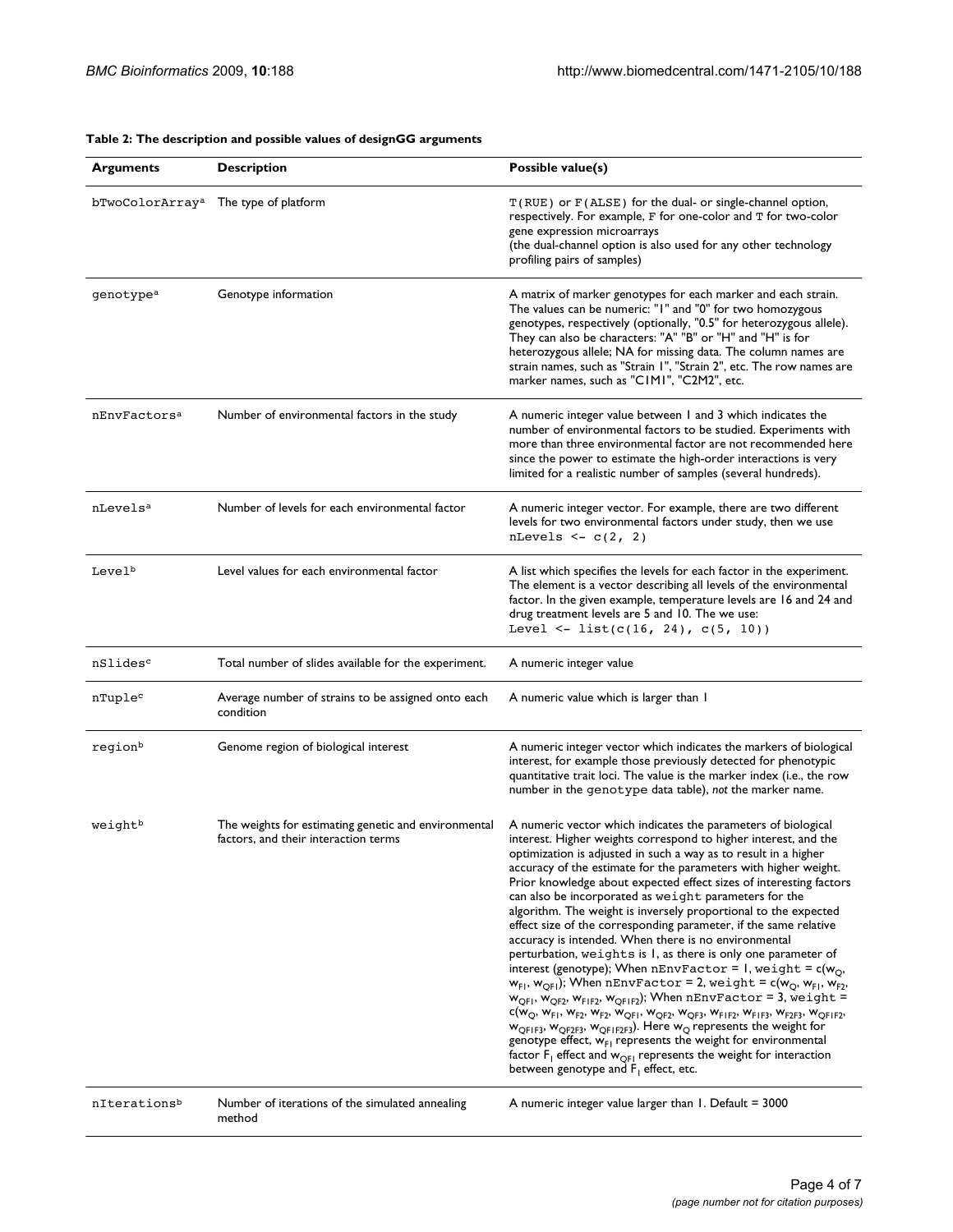| directoryb            | Output file directory | The path where output files will be saved.               |
|-----------------------|-----------------------|----------------------------------------------------------|
| fileName <sup>b</sup> | Output file names     | The name for output tables in CSV format to be produced. |

**Table 2: The description and possible values of designGG arguments** *(Continued)*

aRequired input arguments from users bOptional input arguments

cAlternative arguments: either of them is required

2. Upload a tab separated value (TXT) file containing the genotype data matrix (individuals × markers). Each cell contains a genotype label (e.g. A or B for the parental alleles, H for heterozygous loci; NA for missing data).

3. Set parameters. Specify the number of environmental factors, their number of levels, and the possible values of these levels. Specify either the total number of slides (assays) or the number of samples allocated within each condition.

4. Use advanced options if only one or a few genome regions or particular factors are of major interest. It is possible to optimize the experimental design by focusing on certain regions (e.g. the first 20 markers on chromosome I). Prior knowledge about expected effect sizes of interesting factors can also be incorporated as weight parameters for the algorithm.

5. Start the optimization algorithm by clicking on the button **Optimize Experimental Design** (Figure 1).

6. Get results. After the optimization is finished, the optimal experimental design will be displayed online (in table format), and will be available as text files for download.

#### *R package*

Here we illustrate how to apply the designGG R package using an example: suppose we are studying the effect of genetic factors (Q), temperature  $(F_1)$ , drug treatment  $(F_2)$ and their interaction on gene expression using two-colour microarrays. There are 100 microarray slides available for this experiment, and we plan to study two different levels for each environment, which are  $16^{\circ}$ C and  $24^{\circ}$ C for F<sub>1</sub> (temperature), and 5 μM and 10 μM for  $F_2$  (drug treat-

| Table 3: Example table of the allocation of strains to arrays. |  |  |
|----------------------------------------------------------------|--|--|
|----------------------------------------------------------------|--|--|

|         | Channel I | <b>Channel 2</b> |
|---------|-----------|------------------|
| array l | Strain 28 | Strain 92        |
| array 2 | Strain 70 | Strain 47        |
| array 3 | Strain 22 | Strain 89        |
|         |           |                  |

This is applicable for technologies that profile samples in pairs, e.g. two-color microarrays.

ment). Then the R package can also be used in command line form as follows:

1. Prepare the input file specifying the genotype of each individual at each marker position. The file should be formatted as tab separated values (TXT), as illustrated in Table 1.

2. Load the designGG package by starting the R application and typing the command:

```
> library(designGG)
```
Specify the input arguments (Steps 3–5 correspond to steps 2–4 of using the web tool. The order of the following commands in steps 3–5 does not matter).

3. Choose the platform of the experiment. In this example, we use two-color microarray, thus:

```
> bTwoColorArray <- T #if paired; F oth
erwise
```
4. Load the marker data and specify the following required arguments (number of environmental factors, number of levels per factor, the values of each level, and the number of available slides):

> data(genotype) #an example data attached with the designGG package

# The command below can be used to read TXT data

genotype <- read.table("geno type.txt")

> nEnvFactors <- 2

 $>$  nLevels  $<-c(2, 2)$ 

- $>$  Level <- list(c(16, 24), c(5, 10))
- > nSlides <- 100; nTuple <- NULL

An alternative to specifying nSlides is to specify nTu ple, the number of strains to be allocated onto each condition. For example,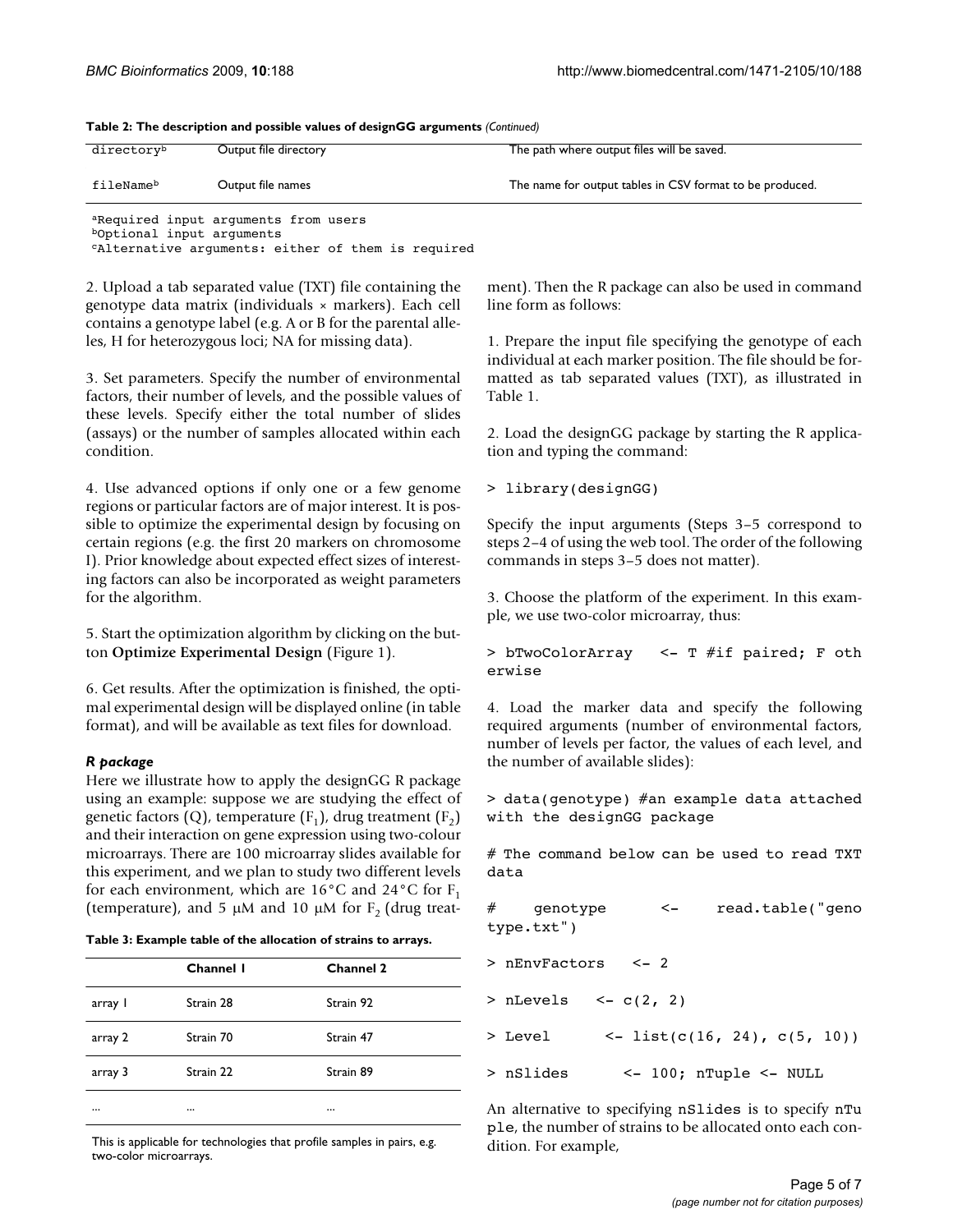|             | Temperature | Drug |           |           | <b>Selected Strains</b> |           |          |
|-------------|-------------|------|-----------|-----------|-------------------------|-----------|----------|
| condition I | 16          | 5    | Strain 28 | Strain 81 | Strain 18               | Strain 61 | $\cdots$ |
| condition 2 | 24          | 5    | Strain 70 | Strain 40 | Strain 83               | Strain 92 |          |
| condition 3 | 24          | 10   | Strain 14 | Strain 3  | Strain 89               | Strain 22 |          |
| $\cdots$    | $\cdots$    |      |           |           | $\cdots$                |           | $$       |

**Table 4: Example table of the allocation of strains to experimental conditions.** 

If the number of strains is smaller than the number of combinations of factors, the same strain can be used multiple times.

```
> nTuple <- 25 ; nSlides <- NULL;
```
5. In addition to the required arguments specified in step 4, there are some optional ones for a tailored experimental design: e.g., we might be especially interested in the genome region between 1st marker and 20th marker, where a known phenotypic QTL from previous study locates. They can then specify that the optimization algorithm should only take genotypes at markers 1 to 20 into account:

 $>$  region <- seq(1, 20, by = 1)

Additionally, if we want that the estimates of all interaction effects are twice as accurate as the estimates of the main effects (genotype, temperature and drug treatment), then we specify weights for the estimates:

```
> weight <- c(0.5,0.5,0.5,1,1,1,1)
```
Here the order of elements in the weight vector is such that first the main effects are listed, starting with the genotype, followed by the two environmental factors in the order used for nLevels and Level, then the one-way interactions, in the same order, and finally the two-way interaction between all three factors.

6. The following commands specify the directory where the resulting optimal design tables are to be stored and the name of the output files (design tables):

```
> directory <- "C:\myproject\design"
> fileName <- "myDesign"
```
A detailed explanation of the above arguments can also be found in Table 2.

7. Run designGG to obtain your optimal design:

```
> myOutput <- designGG(genotype, nSlidesn-
ple, nEnvFactors, nLevels, Levelregiogion,
weight = weight, nItera tions = 10)
```
It should be noted that the number of iteration of the simulated annealing method (fnIterations)is set to 10 here for testing purposes. The default value (nItera tions = 3000) is recommended, but it will result in a longer computing time.

8. Output can be found in the directory or retrieved with:

```
> optimalArrayDesign <- myOut
put$arrayDesign
```
> optimalCondDesign <- myOutput\$condi tionDesign

Example output tables for allocation of strains on arrays and different conditions are shown in Table 3 and 4, respectively.

9. In addition, users can check the curve of optimization score recorded as the algorithm iterates using:

> plotAllScores (myOutput\$plot.obj)

Details of default settings such as method (SA: simulated annealing) or nSearch (equals 2) can be found in the designGG manual or the online help. Example genotype data and output tables are also provided along with the package. The R package can be found in Additional file 1 and most up-to-date version of the software can be downloaded at <http://gbic.biol.rug.nl/designGG>.

#### *Expected Results*

Two tables summarize the optimal design: The table pair design is only used for two-channel experiments and describes how samples are paired together in one assay e.g., a two-color microarray chip (Table 3). The table environment design lists how samples are assigned to environments/experimental factors (Table 4).

#### **Conclusion**

DesignGG, a freely-available R package and web tool presented in this work, represents a novel tool for the researcher interested in system genetics. Based on the care